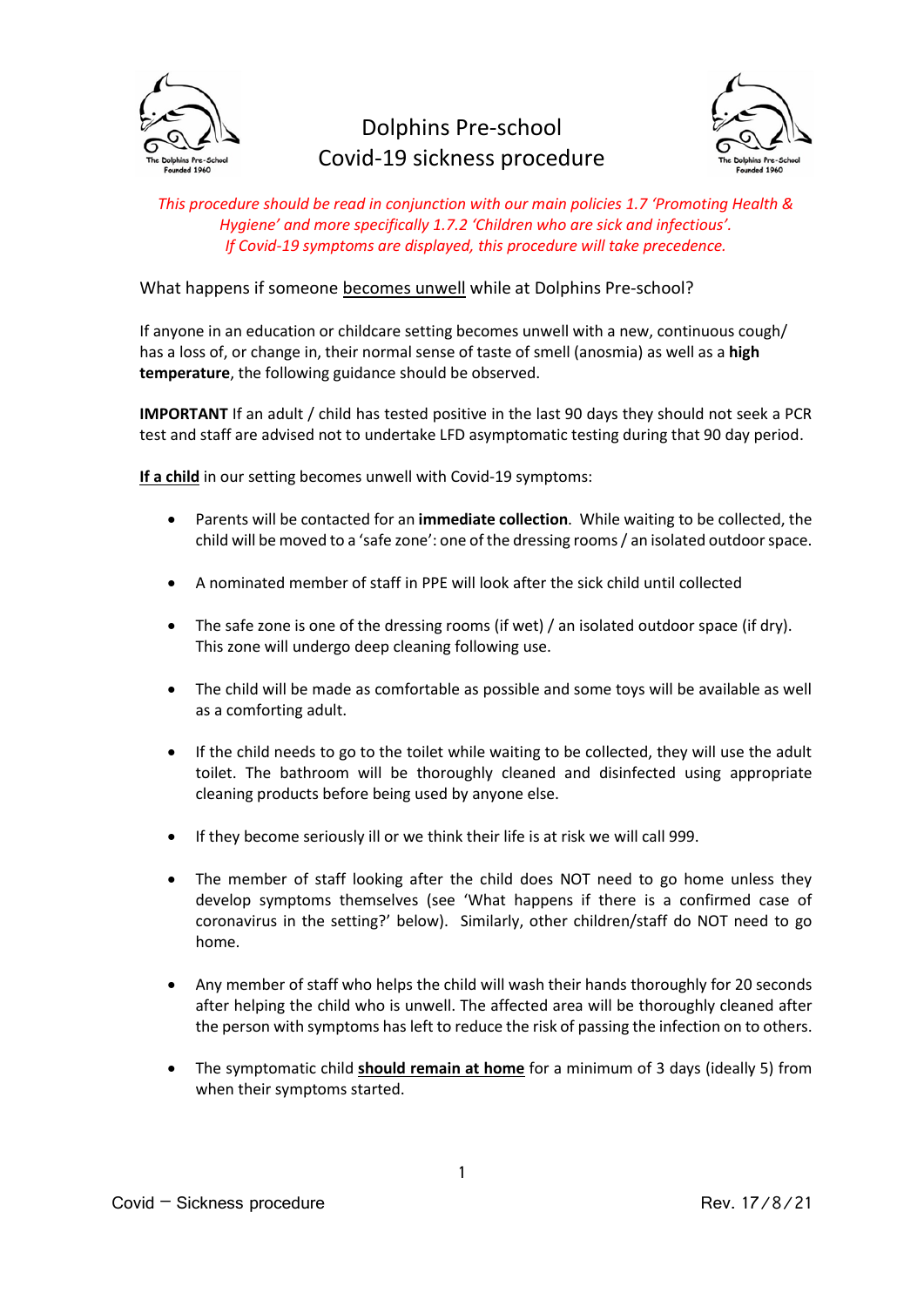- After 3 days (ideally 5), if they do not have symptoms including **high temperature** (and are fit and well) they do not need to continue to isolate. If they still have symptoms including a **high temperature** (and not fit and well) they must continue to isolate until their symptoms have gone and temperature returns to normal.
- If anyone else in the household starts displaying symptoms, they should stay at home for at least 5 days from when the symptoms appeared (or the day their test was taken if they did not have symptoms). Please bear this in mind when arranging for your child to be dropped off and collected.

**If an adult** in our setting becomes unwell with a new, continuous cough or a high temperature, or has a loss of, or change in, their normal sense of taste of smell (anosmia)

- The symptomatic adult **will leave immediately and remain at home** for 5 days from when their symptoms started.
- After 5 days, if they do not have symptoms, they do not need to continue to isolate. If they still have symptoms, they should continue to isolate. They do not need to isolate if they only have a cough or anosmia as these symptoms can last for several weeks after the infection has gone.
- In the event that the individual is a Pre-school Practitioner, their group will be immediately covered for the rest of the day by another member of staff.
- We will endeavour to provide appropriate cover for that Pre-school Practitioner's group until it is safe for them to return.

**IMPORTANT** If an adult / child has tested positive in the last 90 days they should **NOT** seek a PCR test and staff are advised not to undertake LFD asymptomatic testing during that 90 day period.

## What happens to the other children/adults in the group if there is a suspected case in the setting?

- Other children / staff do NOT need to remain away from the setting in the event of a suspected case (unless a sibling attends the same setting) unless they display symptoms.
- If the child/adult gets a negative result, he/she can return once well. If they still have symptoms, they may have another viral illness such as a cold, flu or a stomach bug. They should stay at home until they feel well and for at least 2 more days if they have had diarrhoea or vomiting. Seek medical attention if they are concerned about their symptoms.